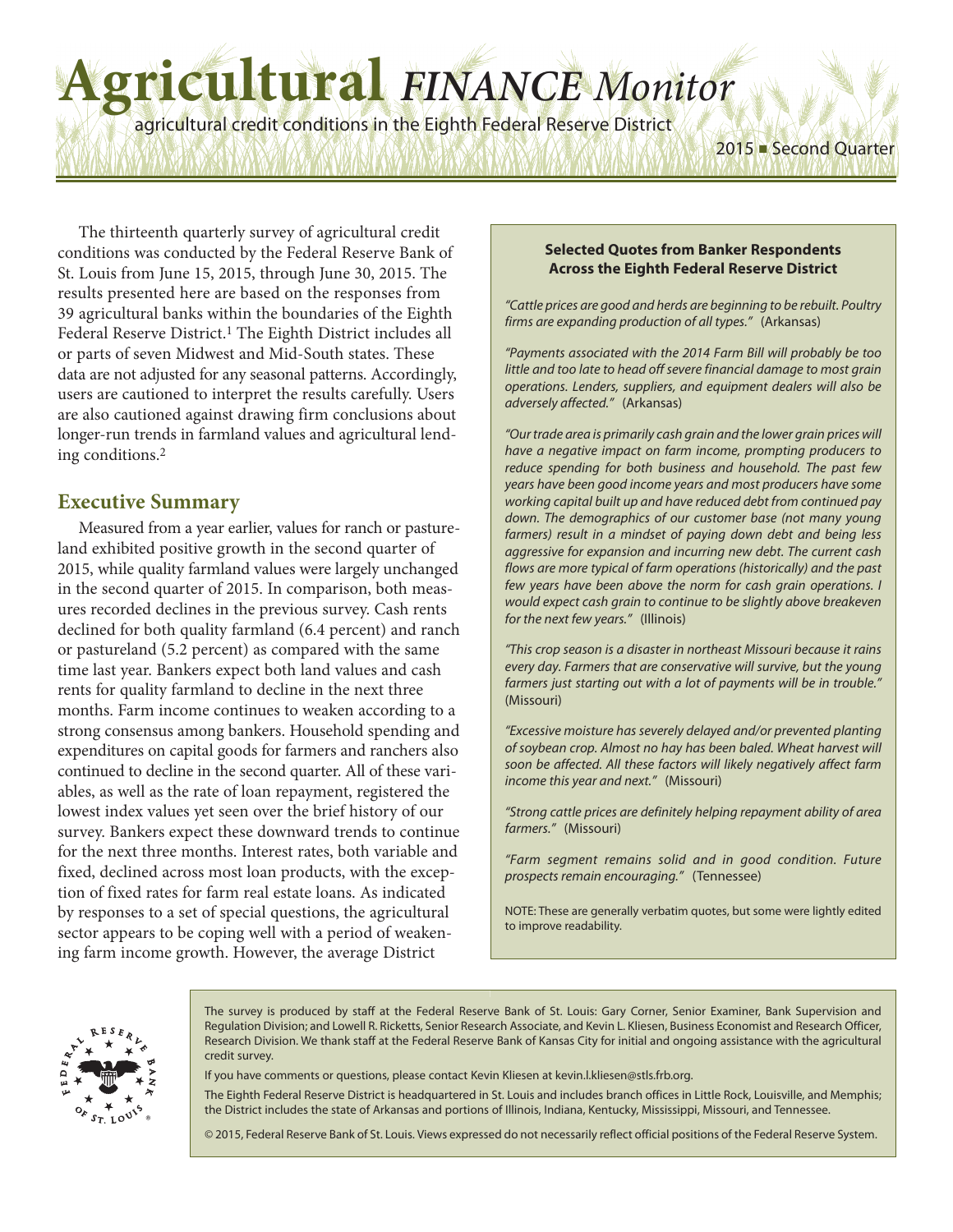In the survey, bankers were asked two types of questions: (i) estimates of current dollar values and interest rates and (ii) expectations for future values. Dollar values and rates refer to the second quarter of 2015. Regarding expectations for future values, bankers were asked whether they expect values to increase, decrease, or remain constant (either relative to a year ago or relative to current values; see table descriptions). A "diffusion index" value was then created for "income and expenditures" and for the 3-month trends in "land values" and "cash rents" (per acre). The diffusion index was created by subtracting the percent of bankers that responded "decrease" from the percent that responded"increase" and then adding 100. Index values from 0 to 99 indicate overall expectations of decreasing values; index values from 101 to 200 indicate overall expectations of increasing values; and an index value of 100 indicates an even split.

The results reported in these tables refer to the entire Eighth Federal Reserve District.

## **Table 1**

#### **Income and Expenditures (versus year-ago levels)**

|                         | <b>Index value</b> |
|-------------------------|--------------------|
| <b>Farm income</b>      |                    |
| 2015:02 (actual)        | 31                 |
| $2015:Q3$ (expected)    | 35                 |
| Household spending      |                    |
| 2015:Q2 (actual)        | 76                 |
| $2015:Q3$ (expected)    | 71                 |
| <b>Capital spending</b> |                    |
| 2015:Q2 (actual)        | 48                 |
| $2015:Q3$ (expected)    | 49                 |

NOTE: Actual and expected values for indices use all responses from the 2015:Q2 survey.

agricultural bank has a small share of borrowers that need to resolve repayment problems and/or have lost access to their lines of credit due to deteriorating financial conditions.

# **Survey Results**

## *Farm Income and Expenditures*

Table 1 shows that, for the fourth consecutive survey, a much larger percentage of bankers reported that farm income declined in the second quarter of 2015 compared with the same period a year earlier (index value of 31). In fact, bankers' assessments were so overwhelmingly negative that the index value reached its lowest level in the short history of this survey (see Figure 3). A similar share of respondents expect that farm income will continue to decline in the third quarter (index value of 35). [NOTE: Numbers in parentheses indicate diffusion index values, unless otherwise noted.]

Consistent with the steady deterioration of farm income, bankers also reported declines in both household expenditures and capital spending by farmers and ranchers. Similarly, the indexes of both household spending (76) and

## **Table 2**

#### **LandValues and Cash Rents (year/year change)**

|                          | <b>Percent or</b><br>index value |
|--------------------------|----------------------------------|
| <b>Land values</b>       |                                  |
| Quality farmland         | $0.5\%$                          |
| Expected 3-month trend   | 68                               |
| Ranchland or pastureland | 3.2%                             |
| Expected 3-month trend   | 100                              |
| Cash rents               |                                  |
| <b>Quality farmland</b>  | $-6.4%$                          |
| Expected 3-month trend   | 80                               |
| Ranchland or pastureland | $-5.2%$                          |
| Expected 3-month trend   | 100                              |

NOTE: Changes in land values and cash rents are calculated using a common sample of respondents for the most recent survey as well as the survey conducted a year ago. Expected trends of land values and cash rents are calculated using all responses from the 2015:Q2 survey. Expected trends are presented as a diffusion index; see note above for details about interpreting diffusion indexes.

capital equipment expenditures (48) also registered their lowest levels since our survey began. This suggests a strong consensus among bankers that farm household and capital goods expenditures were down from the same time last year. Table 1 also indicates that a similar share of respondents expect that farm household spending (71) and capital expenditures (49) will decline further in the next three months. Readers are cautioned that farm income is highly volatile and subject to seasonal patterns that occur in the agricultural sector.

# *Current and Expected Land Values and Cash Rents*

The four-quarter percentage changes in land values and cash rents are reported in Table 2. 3 Land values for ranch or pastureland increased from levels seen during the second quarter of last year. The change in the value of quality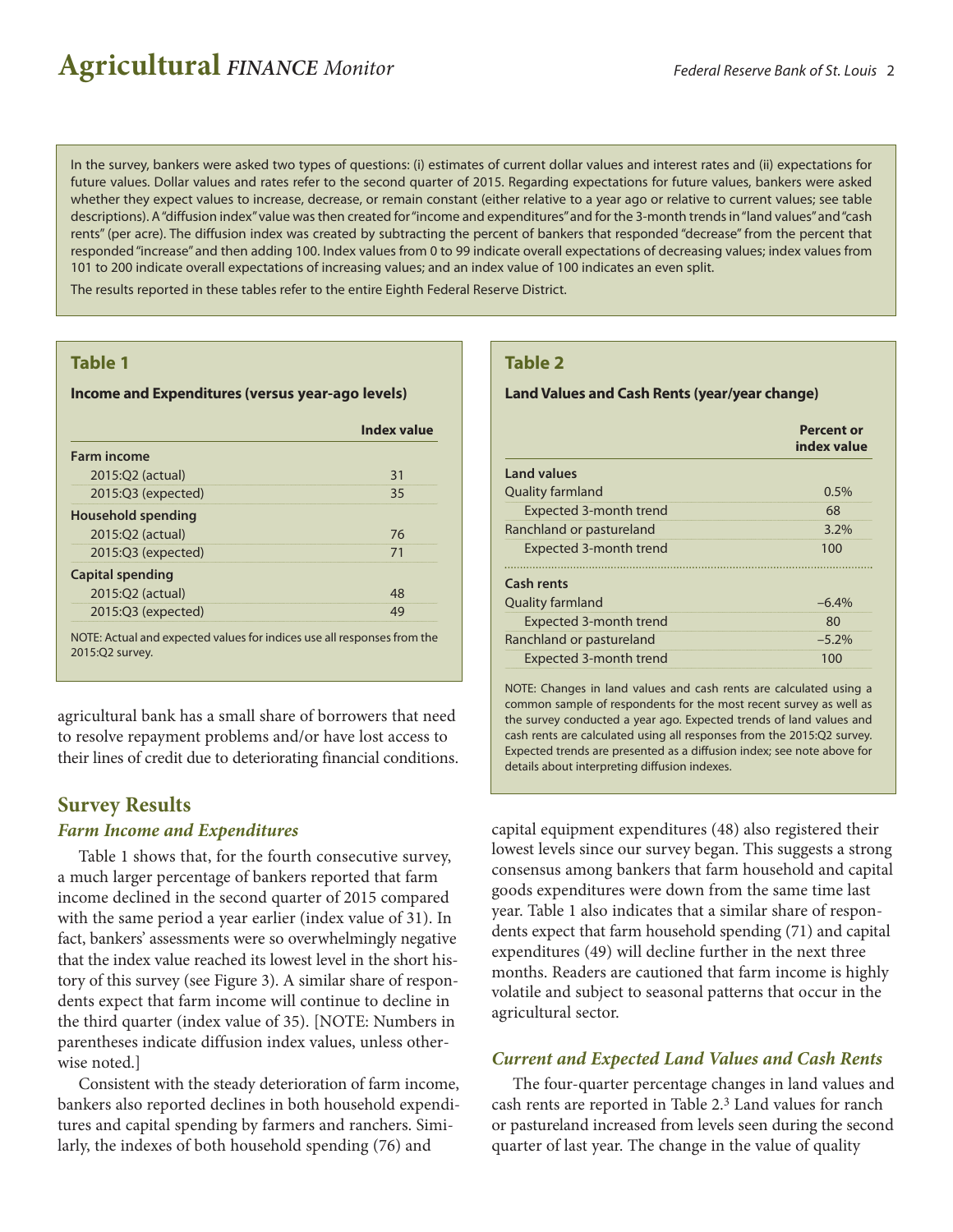

NOTE: Percent changes are calculated using responses only from those banks reporting in both the past and the current quarters.

farmland is relatively unchanged. This is a notable reversal of the substantial decline in quality farmland and ranch or pastureland values recorded in the previous survey. However, a majority of bankers expect farmland values to decline in the third quarter of 2015 (index value of 68). In contrast, bankers were evenly split (index value of 100) regarding the expected change for ranch or pastureland land values in the third quarter relative to a year ago.

Banker responses illustrate a notable decline in cash rents—the largest recorded over the short history of the survey—in the second quarter of 2015. Quality farmland cash rents fell by 6.4 percent in the second quarter as compared with a year earlier. Cash rents for ranch or pastureland also declined in the second quarter, but by a slightly lesser amount, 5.2 percent. A slight majority of respondents expect quality farmland cash rents to decline (index value of 80) in the third quarter, while pastureland or ranchland cash rents remain unchanged (index value of 100). Figures 1 and 2 show the history of year-to-year percentage changes in land values and cash rents since the second quarter of 2013. The decline in cash rents could stem from the recent softening in farmland values (see Figure 1) and commodity prices.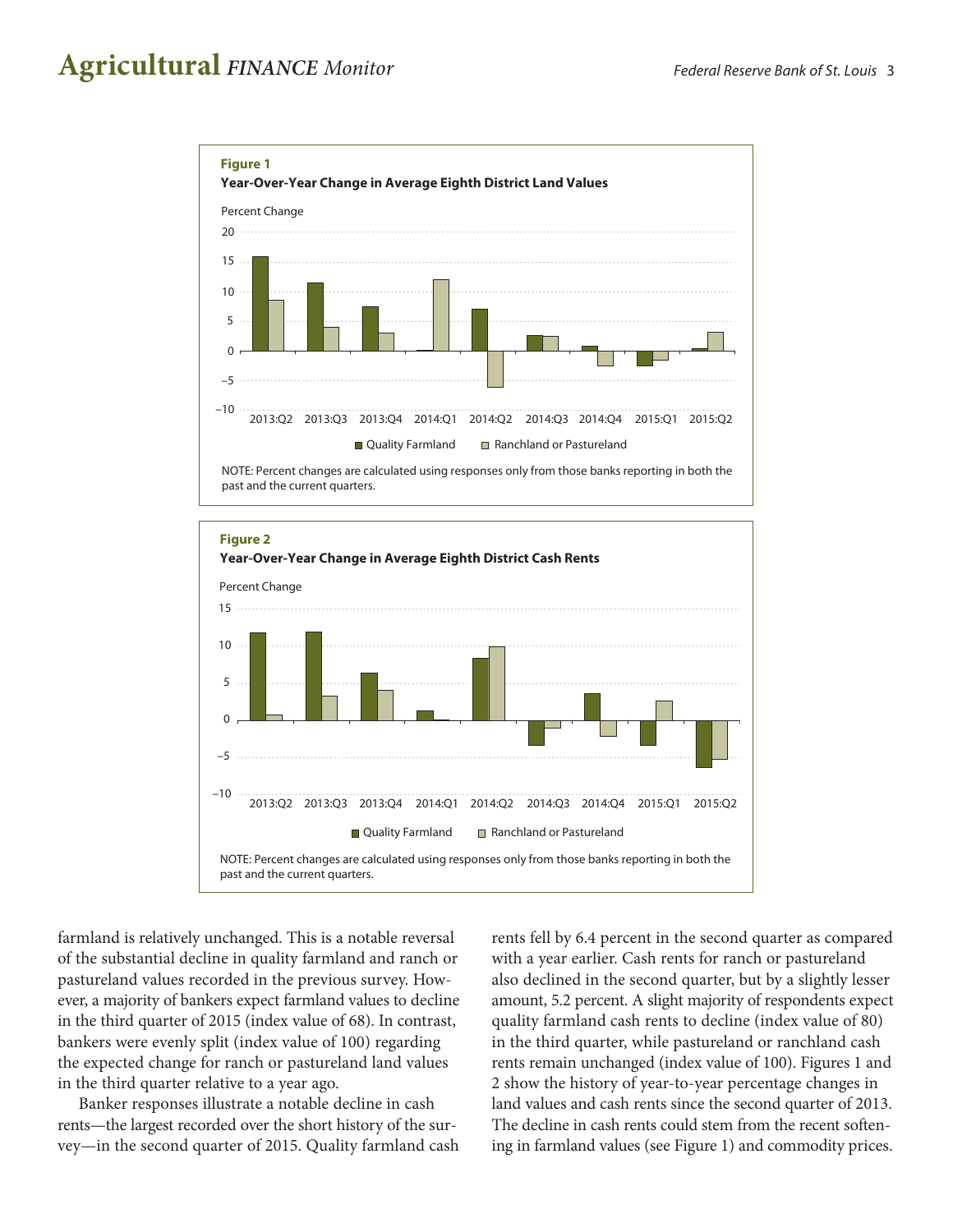#### **Table 3**

#### **2015:Q2 Variables (versus year-ago levels)**

|                              | <b>Index value</b> |
|------------------------------|--------------------|
| <b>Farm income</b>           |                    |
| Expected                     | 48                 |
| Actual                       | 32                 |
| <b>Difference</b>            | $-16$              |
| <b>Household spending</b>    |                    |
| <b>Expected</b>              | 92                 |
| Actual                       | 79                 |
| <b>Difference</b>            | $-13$              |
| <b>Capital spending</b>      |                    |
| <b>Expected</b>              | 48                 |
| Actual                       | 48                 |
| <b>Difference</b>            | $\Omega$           |
| <b>Demand for loans</b>      |                    |
| Expected                     | 133                |
| Actual                       | 100                |
| Difference                   | $-33$              |
| <b>Availability of funds</b> |                    |
| Expected                     | 100                |
| Actual                       | 92                 |
| <b>Difference</b>            | $-8$               |
| Rate of loan repayment       |                    |
| Expected                     | 83                 |
| Actual                       | 74                 |
| <b>Difference</b>            | $-9$               |
|                              |                    |

NOTE: All variables are reported using a diffusion index. See the note above Table 1 for details about interpreting diffusion indexes. For comparison purposes, we compute diffusion indexes using only those banks that responded to the given questions in both the past and the current quarters. Components may not sum to totals due to rounding.

#### *Outcomes Relative to Previous-Quarter Expectations*

The examination of actual data relative to expectations is an important aspect of economic analysis. Table 3 provides such an analysis for farm income, expenditures, and several other key variables. Farm income remains under downward pressure in the District, even more so than what bankers expected during the previous survey (2015:Q1). Within a common sample of bankers between the two surveys, a significant majority (index value of 48) expected farm income levels to fall, but a greater share (index value of 32) actually reported declines in the second quarter. Figure 3 shows that this is not only the lowest index value in the history of the survey but also an unusually large

#### **Table 4**

#### **Lending Conditions (versus year-ago levels)**

|                               | Index value |
|-------------------------------|-------------|
| <b>Demand for loans</b>       |             |
| 2015:Q2 (actual)              | 115         |
| 2015:Q3 (expected)            | 112         |
| <b>Availability of funds</b>  |             |
| 2015:Q2 (actual)              | 97          |
| 2015:Q3 (expected)            | 100         |
| <b>Rate of loan repayment</b> |             |
| 2015:Q2 (actual)              | 85          |
| 2015:Q3 (expected)            | 76          |

NOTE: Demand for loans, availability of funds, and rate of loan repayment are reported using a diffusion index. See the note above Table 1 for details about interpreting diffusion indexes. Actual and expected values for indices use all responses from the 2015:Q2 survey.

negative surprise for bankers. Possibly due to the greater extent of declining farm income, reports of actual household spending levels (79) fell short of expectations (92). The substantial decline in actual capital spending that bankers expected in the previous survey was realized—as reflected in the same index value for both (48). Bankers surveyed in the previous quarter expected a surge in loan demand (133), but actual demand in the second quarter was unchanged (100). On the supply side, a modest majority of bankers reported that there were less loanable funds available (index value of 92) than previously expected (100). Farmers and ranchers are having a harder time meeting their financial obligations as represented by loan repayment rates falling (74) below expectations (83) from the previous survey. As seen in Figure 8, the index of loan repayment rates in three of the past four quarters was the smallest since the survey began in the third quarter of 2012.

## *Financial Conditions*

Table 4 reports our survey respondents' assessment of current and prospective bank lending conditions in the Eighth District. The actual index values reported in Table 4 may differ from those reported in Table 3 because Table 4 uses all responses to the 2015:Q2 survey, instead of a common sample between the current and previous surveys. The most notable difference between the samples is that bankers from the current survey reported slightly greater loan demand (115) in the second quarter relative to a year ago. A similar share of these bankers expect greater loan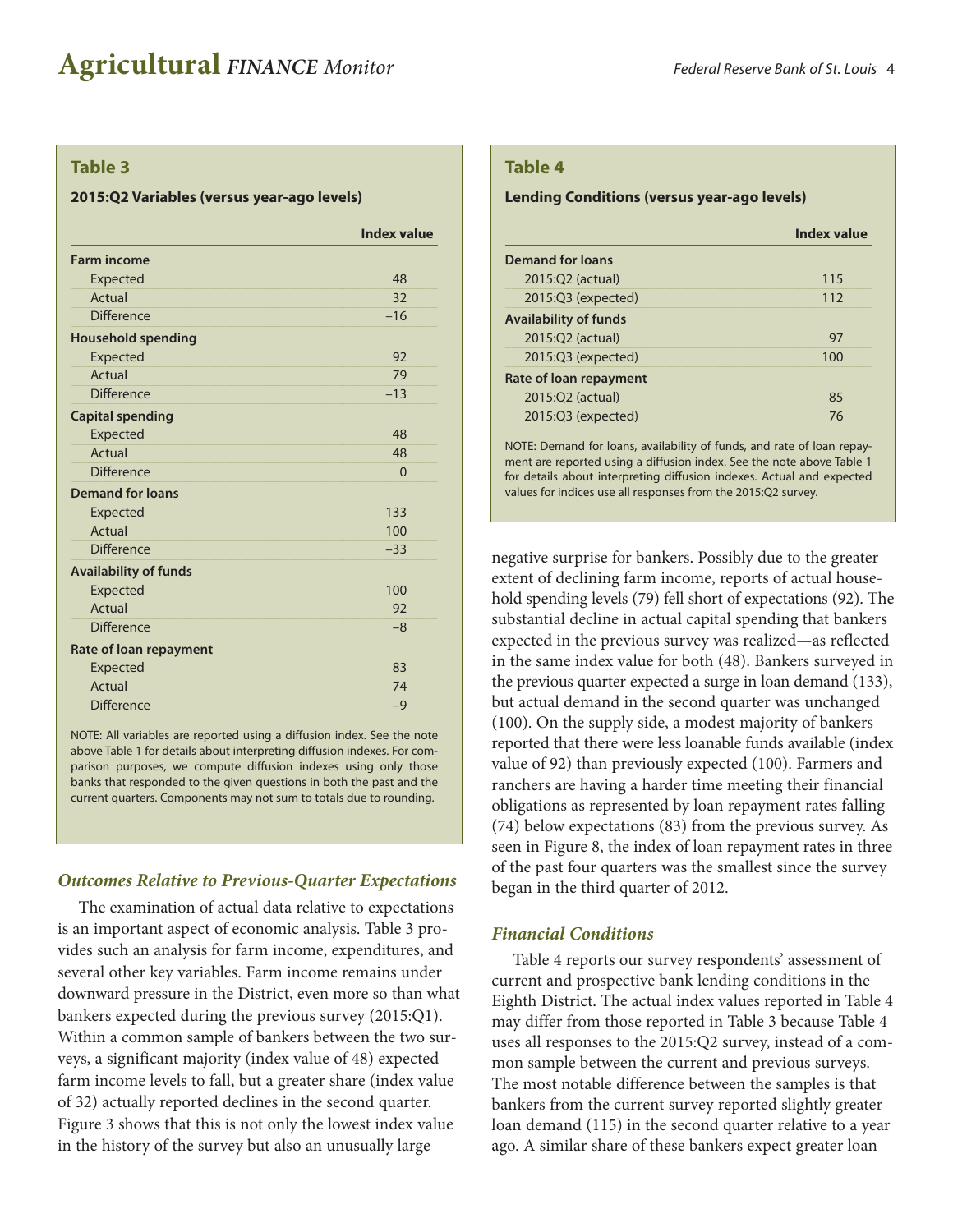NOTE: All variables in Figures 3 through 8 are reported using a diffusion index. See the note above Table 1 for details about interpreting diffusion indexes. For comparison purposes, we compute diffusion indexes using only those banks that responded to the given questions in both the past and the current quarters. Expected values for indices in 2015:Q3 are calculated using only the responses from the 2015:Q2 survey.

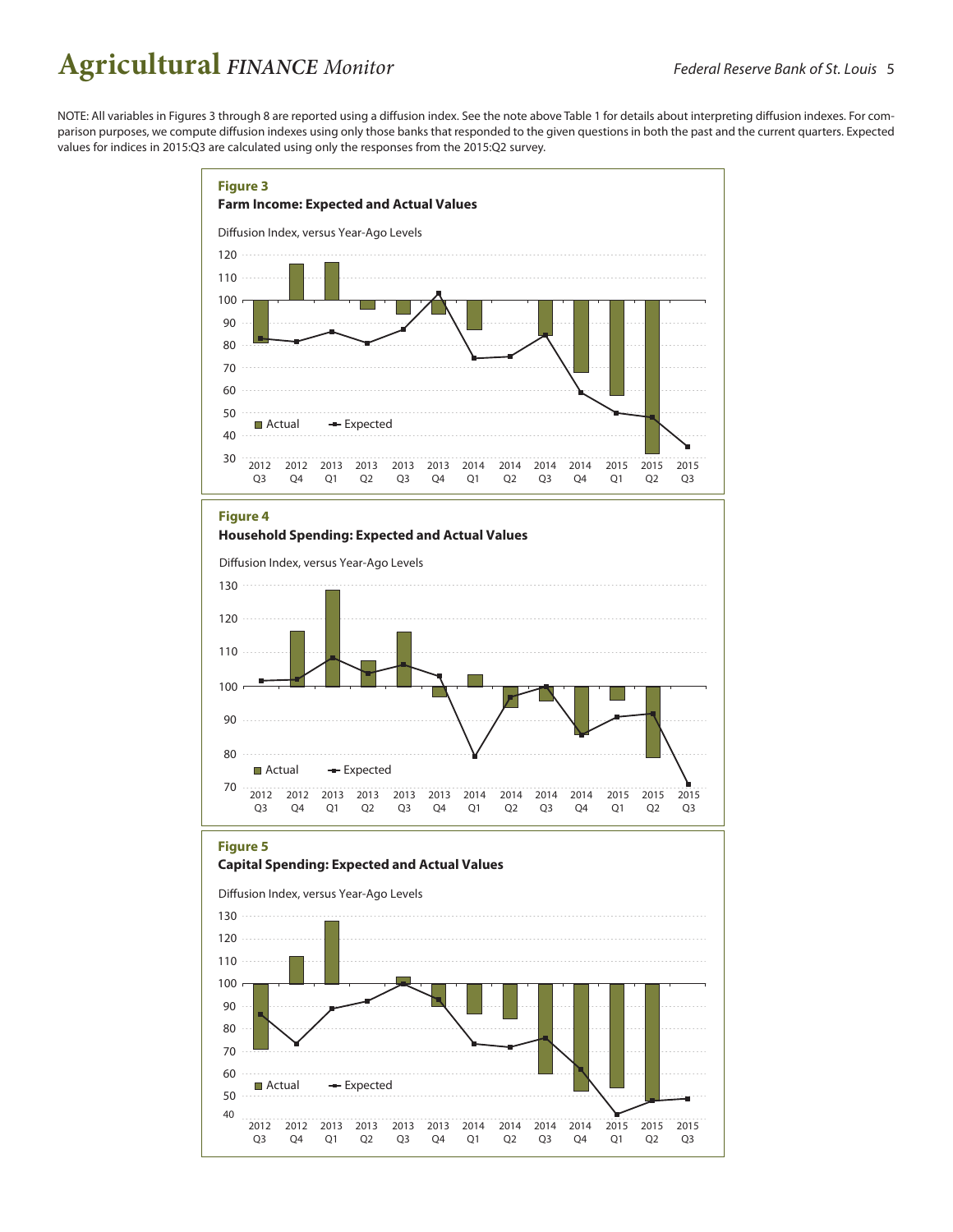2012

Q<sub>3</sub>

70 75

2012

Q4

2013

Q1

2013

 $Q2$ 

2013

Q<sub>3</sub>

2013

Q4

2014

Q1

2014

Q<sub>2</sub>

2014

Q<sub>3</sub>

2014

Q4

2015

Q1

2015

Q<sub>2</sub>

2015

Q<sub>3</sub>

NOTE: All variables in Figures 3 through 8 are reported using a diffusion index. See the note above Table 1 for details about interpreting diffusion indexes. For comparison purposes, we compute diffusion indexes using only those banks that responded to the given questions in both the past and the current quarters. Expected values for indices in 2015:Q3 are calculated using only the responses from the 2015:Q2 survey.

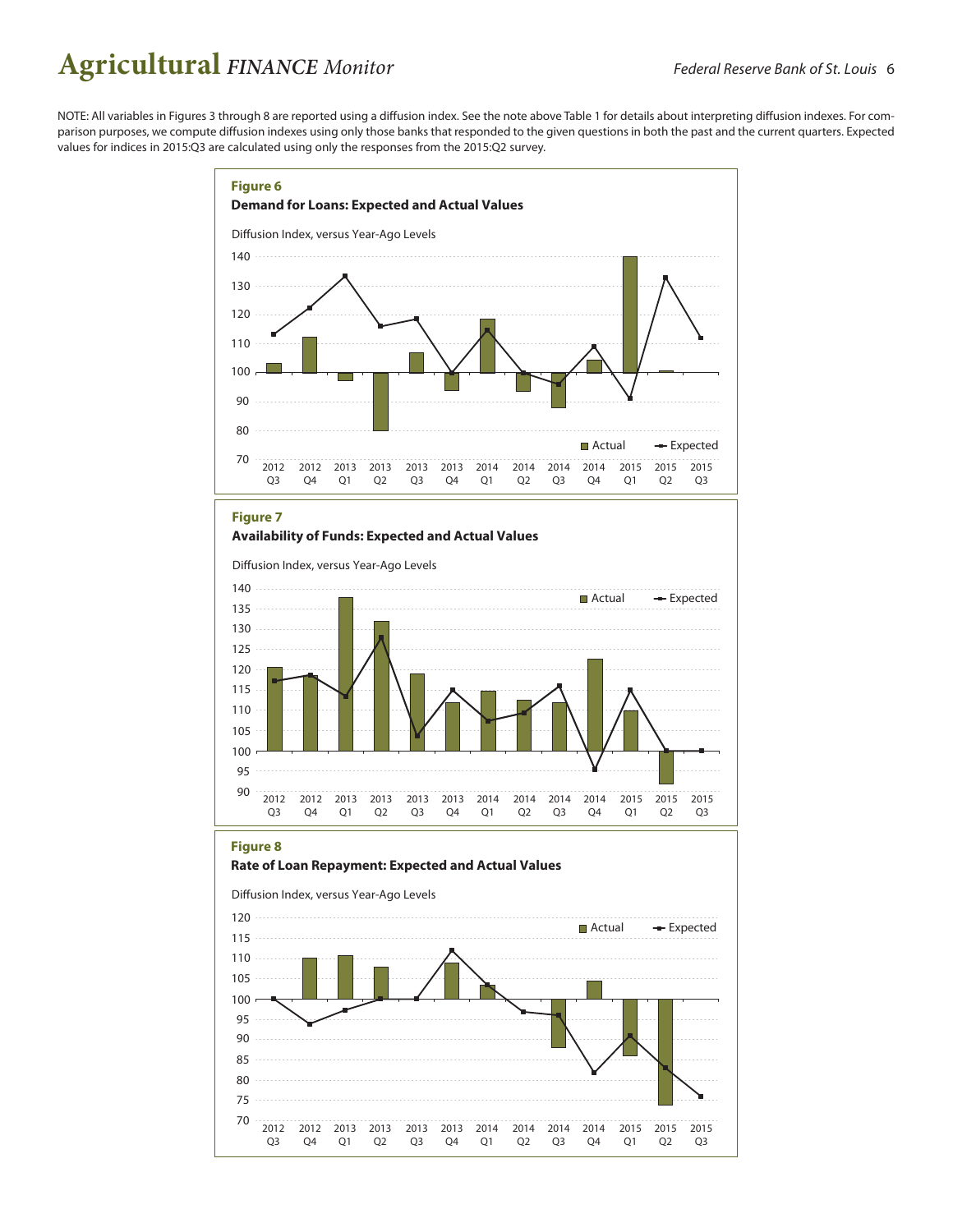## **Table 5**

#### **Interest Rates (%)**

| 2015:Q2 | 2015:01      | <b>Change</b> |
|---------|--------------|---------------|
|         |              |               |
| 5.37    | 5.45         | $-0.08$       |
|         | 5.09         | $-0.14$       |
|         |              |               |
| 5.56    | 5.64         | $-0.07$       |
| 5.14    | 5.16         | $-0.02$       |
|         |              |               |
| 5.22    | 5.15         | 0.07          |
|         | 4.87         | $-0.08$       |
|         | 4.96<br>4.79 |               |

NOTE: For comparison purposes, we calculate interest rates in both periods using a common sample of banks that responded to the given questions in both the past and the current quarters. Components may not sum to totals due to rounding.

demand (112) in the third quarter. While the availability of loanable funds was down slightly in the second quarter (97), bankers expect levels in the next three months to be unchanged from a year ago (100). A worrisome development is that bankers expect the rate of loan repayment to slow further (76) in the third quarter. This is consistent with the significant decline expected for farm income over the same period (see Figure 3).

Table 5 presents average interest rates on fixed- and variable-rate loan products in the second quarter of 2015 as compared with the rates reported in the first quarter of 2015. Overall, interest rates declined across the majority of loan products. The average interest rate for variable-rate products declined across all three categories of loan products, from a low of 2 basis points (machinery/intermediateterm) to a high of 14 basis points (operating). Fixed interest rates also declined by close to 8 basis points for both operating and machinery/intermediate-term loans. Average fixed interest rates for farm real estate loans—the lone exception to the general downward trend—increased by 7 basis points.

## *Special Questions*

Table 6 reports the results of two special questions we posed to our bankers for this survey. As substantiated by the general survey results, the District agribusiness industry continues to weather the ongoing decline in farm income and the resulting widespread cuts in expenditures by farm households and farm and ranch operations. A general worsening in the farm outlook would also be expected to

#### **Table 6**

#### **Special Questions**

**What percentage of your bank's farm loan portfolio currently falls into the following repayment classifications?**

#### *Average of responses*

| No significant repayment problems                                                                                             | 85 9 |
|-------------------------------------------------------------------------------------------------------------------------------|------|
| Minor repayment problems that can be<br>remedied fairly easily                                                                | 9.1  |
| Major repayment problems requiring more<br>collateral and/or long-term workouts                                               | 45   |
| Severe repayment problems which will likely result<br>in loan losses and/or require forced sales of<br>borrower's real assets | 0.5  |

**For instances where the borrower's operating line of credit was not renewed this year, the primary reason was?**

# *Share of total respondents*

| The customer voluntarily reduced or exited farm<br>operations                                                      | 125  |
|--------------------------------------------------------------------------------------------------------------------|------|
| The borrower's financial condition declined<br>significantly and no longer met existing bank credit<br>standards   | 15.6 |
| The borrower's financial condition was relatively<br>unchanged but did not meet tightened bank credit<br>standards | 3.1  |
| All operating lines were renewed this year                                                                         | 68 R |

increase the financial hardship for some farm operations. Consequently, the two special questions seek to assess the difficulty that District farmers are having meeting the terms of their loan agreements and accessing credit from agricultural banks.

**Question one:** The first question asked what percentage of a bank's farm loan portfolio currently falls into four different repayment classifications. For the average respondent, the majority of their farm loan portfolio (around 86 percent) has experienced no significant repayment problems. Close to 9 percent of the portfolio has had minor repayment problems that can be remedied fairly easily; 4.5 percent of farm loans in the portfolio have major repayment problems, requiring more collateral and/or long-term workouts. A very small share (0.5 percent) of the portfolio has severe repayment problems, which will likely result in loan losses or forced sales of the borrower's tangible assets.

**Question two:** The second special question asked for the primary reason for not renewing a borrower's operating line of credit. Close to 69 percent of bankers reported that